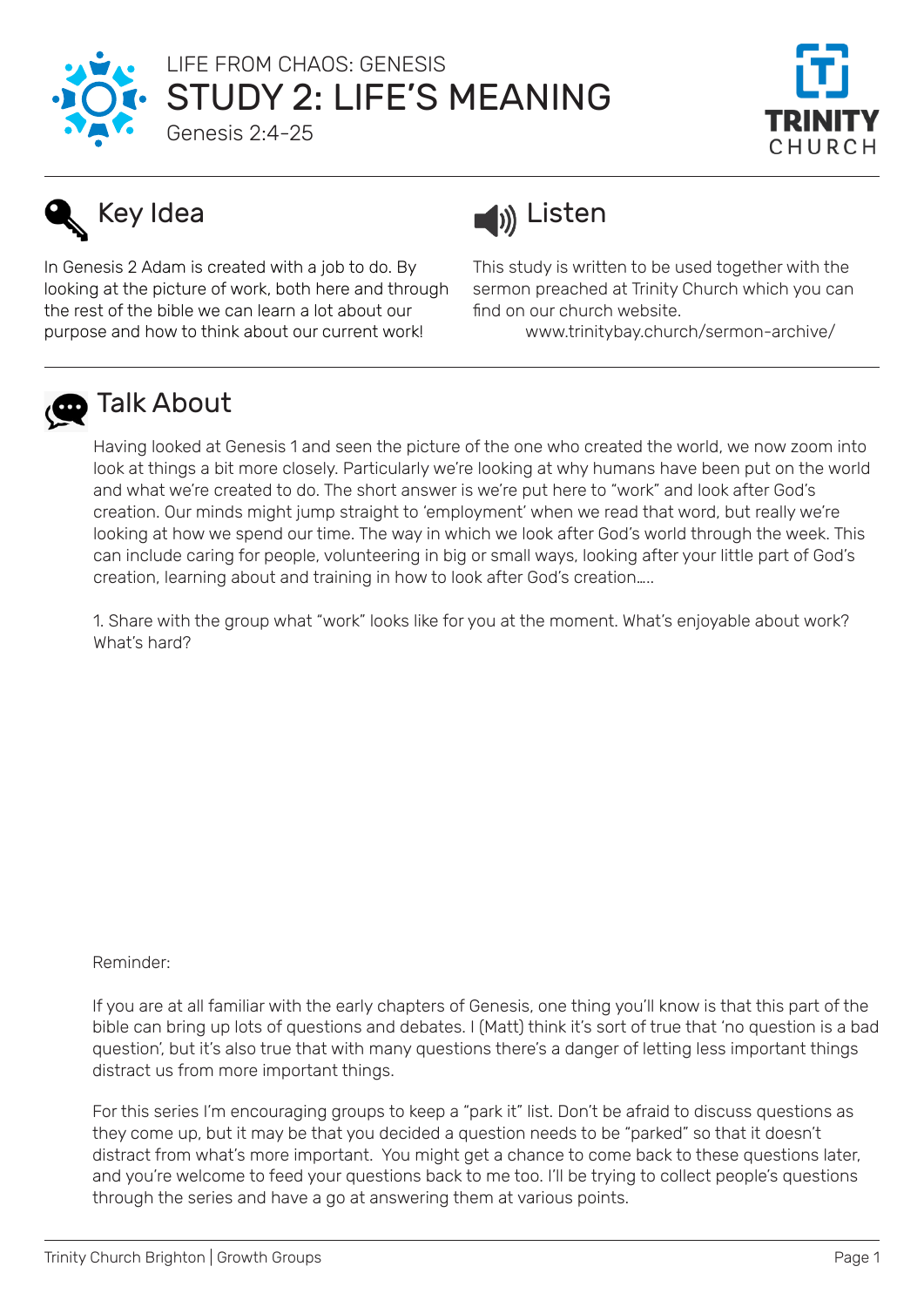

2. Why is the man created in this passage? (Hint - what is lacking?)

3. How does the man receive life? What does this tell us about the relationship between us and God?



### **Read Genesis 2:8-17**

4. What sort of picture do we get of the garden that God plants? (v8-14)

5. Adam is put into God's garden to work it - what do you think of his workplace? What sort of perks does his job have?

6. In terms of looking after this garden, what part does God play and what part does Adam play?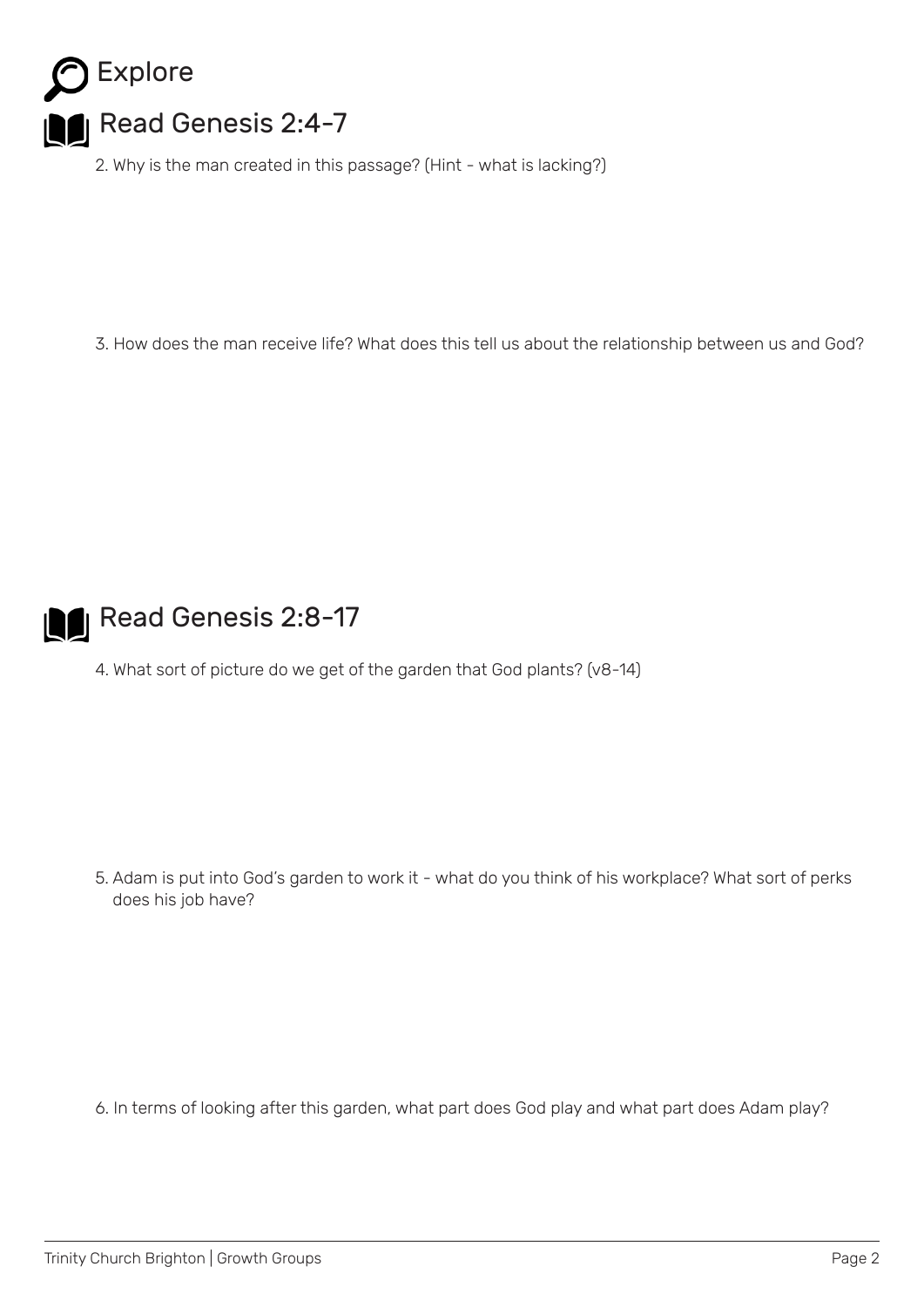

**Read Genesis 2:18-25** 

7. Here Adam is given a co-worker. What picture do you get of Adam and Eve's relationship?



### Read Genesis 3:23-24

In Genesis 3, the beauty of the picture of Genesis 2 quickly dissapears and is replaced with things going wrong.

8. How does Adam's workplace change? What else has changed? (You also might like to read 3:16 and see how the fall affects Adam and Eve's relationship. And see 3:17-19 for more detail on what Adam's work is like now.)

## A Little Bit Extra

The Rivers

It's interesting that we're given the names of four rivers here isn't it? Like many things in Genesis there's been lots of "ink spilled" in thinking about these rivers. Two of the rivers are still easily locatable today, while two we aren't sure about. I think there are two things that are particularly significant when it comes to the rivers. (1) They show that Eden was up high, because rivers flow downhill. High places in the bible are often associated with places where people can meet with God. In Eden, Adam and Eve seemed to be in close relationship with God and meet with him regularly. (2) The rivers show us that the blessings of Eden were meant to "flow out" to the whole world. The whole world was mean to be one of order and beauty and Gdo's blessings.

9. Thinking about what we've looked at so far, what are your conclusions on what work is meant to be like? What are your conclusions on how it is in reality?



10. What will work look like in the new creation? In what ways are things back to how they should be?